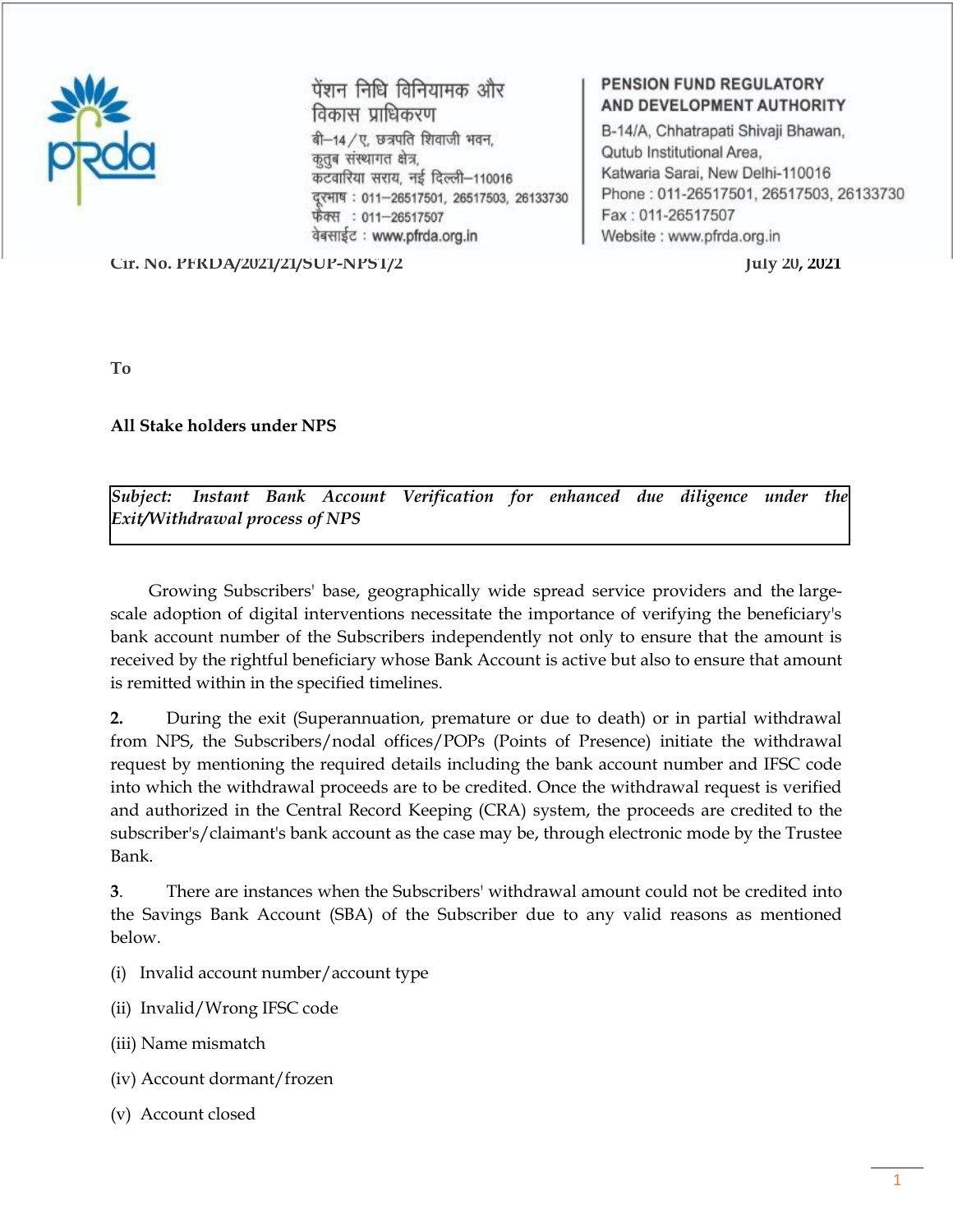(vi) Account does not exist

(vii) Account is inactive.

(viii) Account is transferred.

(ix) Credit freeze.

(x) Account type mismatch etc

**4.** Due to unsuccessful transactions for the reasons as mentioned above, the amounts meant for the Subscribers could not be credited into the SBA remain with Trustee Bank till the correct account number is obtained from the Subscriber. This can be overcome with suitable technology intervention viz *Instant Bank Account Verification*.

**5.** In order to resolve the issue of return of remittances, to protect the interest of subscribers with timely credit of amount and for additional due diligence to identify the rightful beneficiary, Instant Bank Account Verification by '*penny drop*' would be adopted by CRAs, by integrating their IT system and exit framework with the Fin-tech service providers.

**6.** Through 'penny drop' process, CRAs would check the active status of SBA and match the name in bank account number with the name in PRAN (Permanent Retirement Account Number) or as per the documents submitted. The validity of account is verified by making a 'test transaction' by penny dropping a specified amount into the beneficiary's SBA and *matching the name based on the penny drop response*.

**7.** The 'penny drop' can happen at the time of processing of the Exit/Withdrawal request. The response of 'Success' or 'Failure' would be provided by the service provider based on validation of the SBA number name check as per CRA records. If the bank account details and other details are not correct, the *alternate account number or additional supporting documents* are to be submitted for updating the records. In case the penny drop fails at the time of processing, the nodal officer /POP/subscribers will be informed to correct the bank account number and resubmit the application so that their withdrawal request can be processed in a time bound manner. CRAs may also use 'penny drop' process for *registration of entities* wherever possible.

**8**. CRAs may suitably alert the Subscriber that he/she should not modify/close the existing bank account once the exit /withdrawal request is captured and till the time it is authorized by the nodal office/POP and amount credited to the account.

**9.** The existing charge structure for Instant Bank Acct verification which shall be recovered by CRAs from the Subscribers for further reimbursement to the service provider is as follows.

(i) K Fin Technologies Pvt Ltd (KCRA)- Rs. 1.90+ tax

(ii) NSDL e-Governance infrastructure Pvt Ltd (NCRA) - Rs. 2.40 + tax

The above *charges include Re 1 credited in the SBA of the beneficiary* as part of penny drop process.